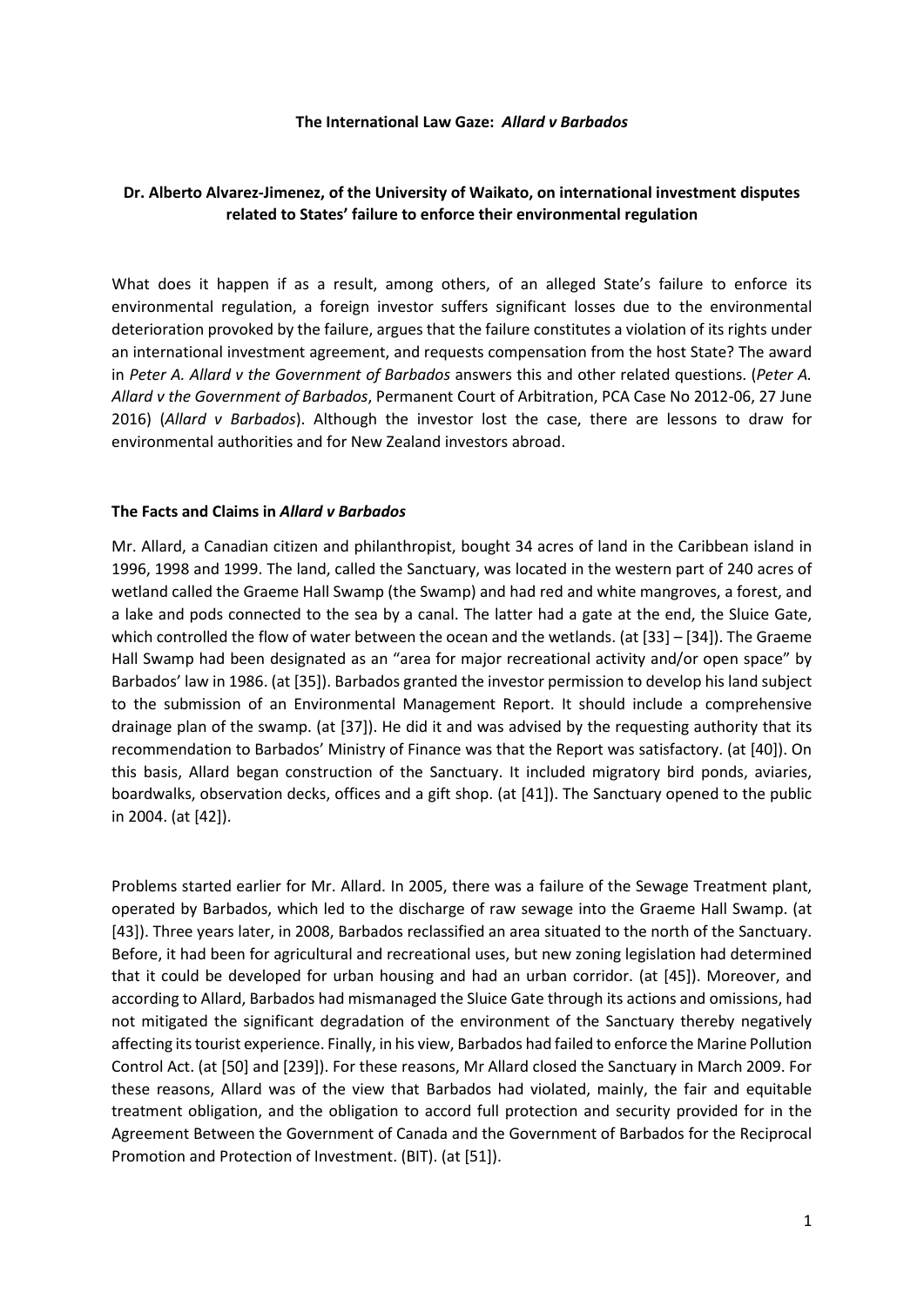Barbados rejected the claims. In its view, Allard had closed his Sanctuary for business reasons, there had not been environmental degradation from the time the first investment was made in 1996 to the closure as an ecotourism attraction in 2009 ( the relevant period), and even if a degradation took place is was caused by external causes. Lastly, Barbados argued that it had taken appropriate action for the protection of the environment in the Sanctuary. (at [52]).

## **The Tribunal's Decision in** *Allard v Barbados*

# **Fair and Equitable Treatment (FET)**

The relevant provision of the BIT is Article II(2): "Each Contracting Party shall accord investments or returns of investors of the other Party: (a) a fair and equitable treatment in accordance with principles of international law." (at [169]). Allard stated that the FET protects investors' reasonable expectations made by the host State on which investors relied to their detriment. (at [170]). Specifically, he argued that Barbados represented to him that it would "uphold its environmental policies, particularly those that reflected a commitment to conservation and protection of the biodiversity of the Sanctuary". (at [172]) and maintain the Sluice Gate. (at [172]). *Allard v Barbados* was not the first award dealing with such a claim. A previous decision but under a different international investment agreement, the North American Free Trade Agreement, is *Gami Investment, Inc. v. The Government of the United Mexican States*, Final Award, 15 November 2004, at [65] – [74]).

The Tribunal in *Allard v Barbados* (the Tribunal) determined that a violation of Article II(2) in these circumstances required three conditions. (i) There was a specific representation by Barbados; (ii) Allard relied on it when making its investment; and (iii) Allard's reliance was reasonable. (at [194]).

According to the Tribunal, the key conceptual issues were whether the State's terms and context of its statements "support the expression of an intention to create an obligation for the State" (at [199]); and whether the investor was reasonable in relying on the statements. (at [199]). The threshold is certainly high.

Allard argued that the representation has taken place, first, in the 1986 National Physical Development Plan of 1986 (the 1986 Plan) where Barbados expressed its "intention to protect areas of special vegetation including … Graeme Hall (Swamp)." and where it designated the latter as an area for major recreational activity. (at [200]). The Tribunal disagreed. The Plan was an expression of general policy and there was no indication that the protection of the area would always be achieved through the said designation. (at [200]). Nor was there any specific comment to the investor that the 1986 Plan would not be changed in relation to the environmental protection of the Graeme Hall Swamp. (at [200]).

The Tribunal proceeded with the assessment of a statement made to the investor by the Deputy Prime Minister of Foreign Affairs and Tourism in a personal meeting in 1996. (at [204]). The only evidence of the statement was a letter sent by Allard to the official, where the former expressed: "I am comforted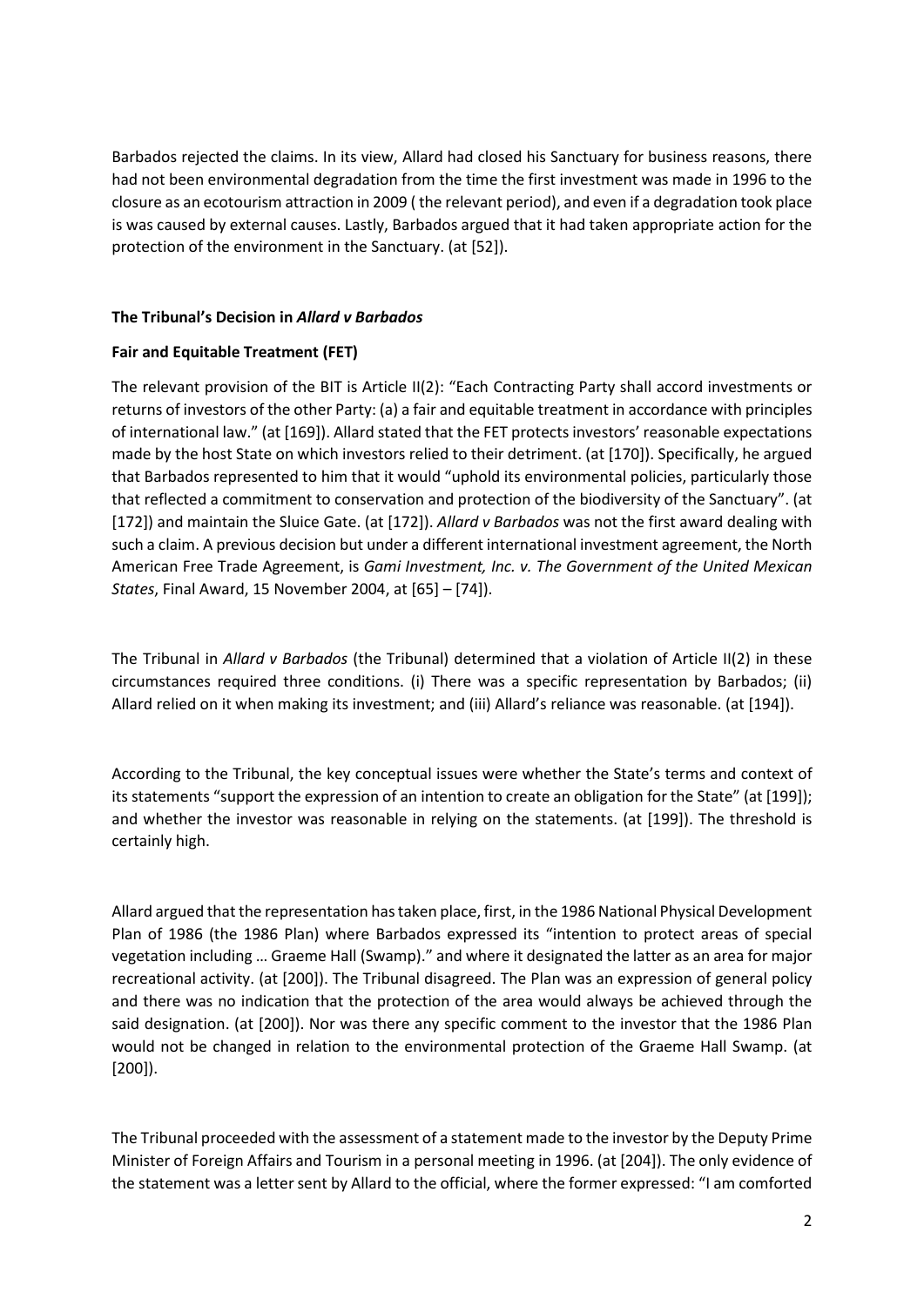by your emphatic assurances that yourself personally and the government of Barbados wish the project to continue under the auspices of private enterprise … I appreciate your … comments that we will be allowed to carry out this (project) without unreasonable restrictions imposed on us other than in the general context of our main themes of preservation, rehabilitation and sustainability." (at [204].footnote 346). The Tribunal declared, as one of the reasons to reject the argument, that the statement was not specific enough to create a legitimate expectation.

Allard did not raise an issue that could have strengthened the value of his letter: there was no evidence of a reply by the Deputy Minister. Could the fact that the official did not controvert Allard's communication mean that the official agreed with his understanding of what had been said in the meeting? In public international law there is concept, acquiescence, that exceptionally plays a role on the adjudication of inter-State disputes. One of its expressions is silence. The International Court of Justice has stated in this regard that "[S]ilence may also speak, but only if the conduct of the other State calls for a response". (*Case Concerning Sovereignty over Pedra Branca/Pulau Batu Puteh, Middle Rocks and South Ledge (Malaysia/Singapore)*, Judgment of 23 May 2008. At [120] – [121]). It is worth noting that neither the investor nor the Tribunal frame the Deputy Minister's lack of response as an element that could be part of a representation to the investor. The letter did not call for any response by Barbados. However, the interactions between acquiescence and reasonable expectations should not be dismissed. A representation to an investor might result from a single act but also from a set of actions and omission by the host State, as the award in *Bilcon v Canada* reveals. (*William Ralph Clayton, William Richard Clayton, Douglas Clayton, Daniel Clayton and Bilcon of Delaware, Inc v. Government of Canada*, Award on Jurisdiction and Liability, 17 March 2015, at [447] – [449]). A similar letter going without an answer in a more varied context of actions and inactions might be perceived differently by an investment tribunal.

Allard also sought to prove that statements made in 2003 by another high ranking official constituted a specific representation. The Tribunal rejected the argument when it noted that the official had always made clear that the issue in question was beyond his scope of authority. (see *Allard v Barbados*  at [207]). Representation made by external consultants hired by Barbados were also not taken into consideration either, since - the Tribunal rightly expressed - external consultants are not organs of States exercising public authority. (at [206]). A limited room for a potential representation was left, though, open: the event in which the State represents to the investor that it will follow the external consultant's recommendations. No representation of this nature was made by Barbados. (at [206]).

The Tribunal concluded that Barbados had not created any expectation regarding the environmental protection of the Sanctuary (at [208]). Likewise, the Tribunal did not find any evidence in the sense that Barbados had made representations to the investor that it would operate the Sluice Gate in a way that would protect "the interests of Mr Allard in the management of the Sanctuary" (at [213]).

But, in addition, the Tribunal proceeded to assess whether Allard had effectively relied on any of the representations when making the decision to invest in Barbados. The Tribunal stated that he had invested in the island irrespective of any representation by Barbados (at [222]). It concluded: "Mr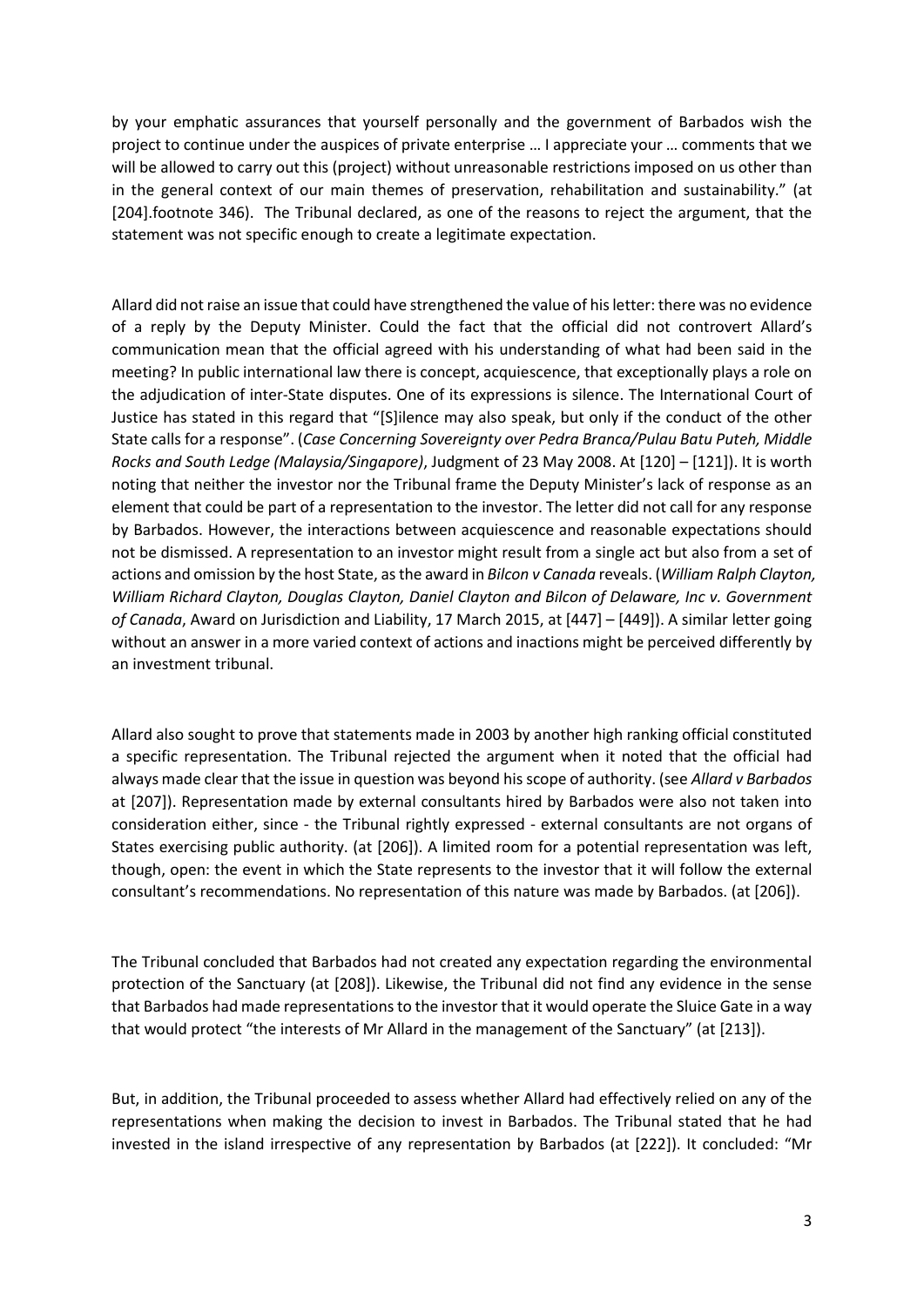Allard's investment was (not) conditional … on any general expressions of positive environmental policy" (at [223]).

The Tribunal, though, made two clarifications: (i) An investor who has already made an investment can still claim violation of legitimate expectations when the host State subsequently makes specific representations to the investor and the latter makes additional investments in reliance of the posterior representations. Damages can be claimed only regarding the later in time investment. (at [218]). (ii) The investor has to offer evidence of the reliance, an issue Allard disregarded. (at [221]).

# **Full Protection and Security (FPS)**

This obligation is provided for in Article II(2) of the BIT: "Each Party shall accord investment or returns of investors of the other Contracting Party: … (b) full protection and security." Allard deemed that Barbados had violated this obligation by not protecting the Sanctuary from environmental damage despite the notices he had sent to the relevant authorities, by his offer of economic support to repair the Sluice Gate, and by failing to enforce environmental law, in particular, the Marine Pollution Control Act, and. (at [232]).

The Tribunal stated that FPS did not impose an obligation of strict liability but on due diligence or reasonable care, and did not imply that the host State should take the actions that investors request. (at [243] – [243]). The Tribunal found that Barbados carried out reasonable actions to protect the environmental aspects of the Sanctuary (at [242]). Among them were the creation of the Graeme Hall Stewardship Committee in 2003 to investigate and coordinate the government's actions in the Swamp. The Committee promptly reacted to the spill in 2005, ensured that land development applications took into account the protection of the environment at the Swamp and precluded the establishment of polluters in its vicinity.(at [245] – [246]). In addition, the Tribunal found that putting in place a solution to the lack of operation of the Sluice Gate, which was also due to some physical changes in the surrounding beach, was not an easy matter for Barbados. (at [247] - [249]).

The Tribunal proceeded with the claim that the failure to enforce the Marine Pollution Control Act against the sources of contamination of the Sanctuary constituted a violation of the FPS obligation. The Act provided for that "releasing any pollutant into the environment in excess of applicable standards" was a criminal offence. (at [251]). The claim was equally rejected: the investor did not identify the sources of pollution that constituted offences and did not submit evidence of having requested Barbados to enforce its legislation. (at [252]).

The Tribunal's assessment of the latter claim is worth some elaboration. It is in the present author's view a wise approach. A request for enforcement by an investor, properly worded, could put the environmental authorities on notice of the need to respond and to eventually prevent or reduce damages to the investor. Future international litigation might likely be avoided for the benefit of all. It is, on the other hand, efficient to charge the investor with the burden of requesting the enforcement since the latter might be in a good position to detect the existence of the pollution and of its causes. To be sure, if no action is taken, the investor's claim under this circumstance in stronger: the State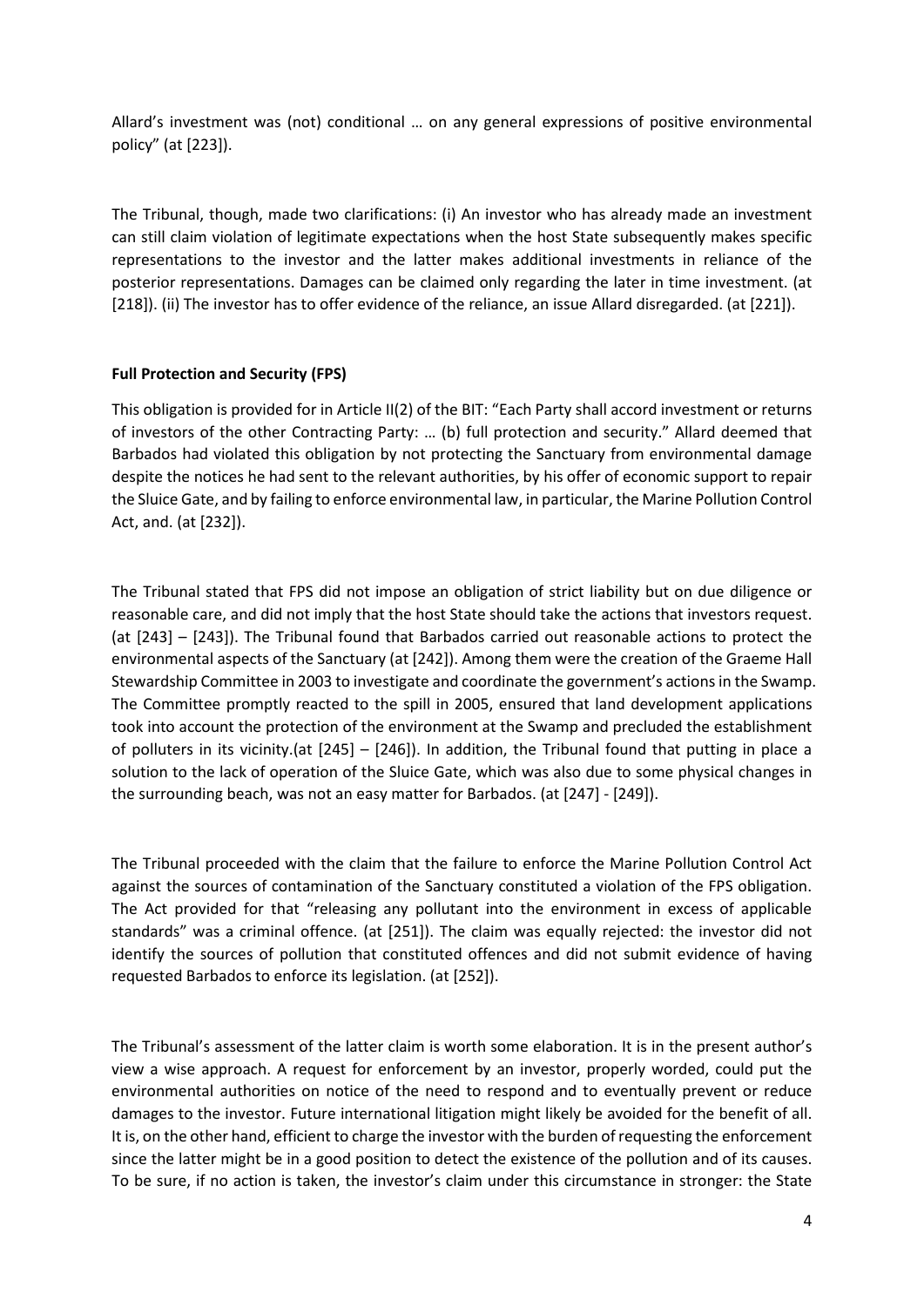was given the opportunity to act by the investor, and continued unjustified inaction might well fall under the confines of the FPT or FET clauses in the applicable BIT. The word "unjustified" is also relevant. To be sure, States should be able to explain the reasons for the lack of enforcement after it has been requested by the investor. If there is a reasonable justification, the lack of enforcement would not be regarded as a violation of the FPS.

### **The Existence of Environmental Deterioration**

Foreign investors whose investments' success depends on certain environmental conditions should learn some lessons from the facts and their assessment in *Allard v Barbados*. In effect, in litigation due to the alleged failure to enforce environmental regulation or to carry out other actions by the host State, evidence of the environmental deterioration is central for the claiming investor. If there is none, no damage can be claimed to exist even if the failure to enforce is proven.

Demonstrating the decline requires to set a term of comparison and dates for the comparison. The Tribunal said in this regards: "The relevant period of the alleged environmental degradation for consideration is from the Claimant's initial investment in Barbados in 1996 … to the closure of the Sanctuary as an ecotourism attraction in 2009 …" (the relevant period) (at [85]).

The discussion on this topic is highly technical in the award and it is not necessary to enter into much detail here. It suffices to say that the investor identified four main criteria that illustrated the environmental degradation of the Swamp. The first was the quality of its water. Measures of this quality took place, with different scopes, in 1986, 1987, 1993, from 2001 – 2003, and the investor did it for the first time in 2010, this is one year after the closure of the attraction. Other studies carried out by Barbados covered 2006 – 2015. (at [90]). As can be seen, there was no evidence regarding the environmental condition of the Swamp in 1996 and there was no much about it in 2009. The comparison was also difficult because the quality of the water had an inter-annual variation. For these reasons, the Tribunal concluded that although the quality of water had indeed declined from 1986 to 2015, the investor had failed to demonstrate that the deterioration took place during the relevant period, 1996 – 2009. (at [102]).

Allard also argued that Barbados' inaction had led to a reduction in the health of the mangroves due to the deterioration of the quality of the water. There was no evidence indicating that the mangroves were in danger of extinction when the investor closed the Sanctuary, said the Tribunal. (at [115]).

A third criterion was the diversity and health of fish. The evidence submitted by the investor used different methodologies, therefore the results were not comparable, and was not fully related to the relevant period. The Tribunal concluded that the investor had not proven the environmental deterioration in question. (at [122]).

A fourth criterion was the diversity and numbers of birds. The evidence submitted by the investor was based on the records kept by an investor's employee, who walked through the Sanctuary during the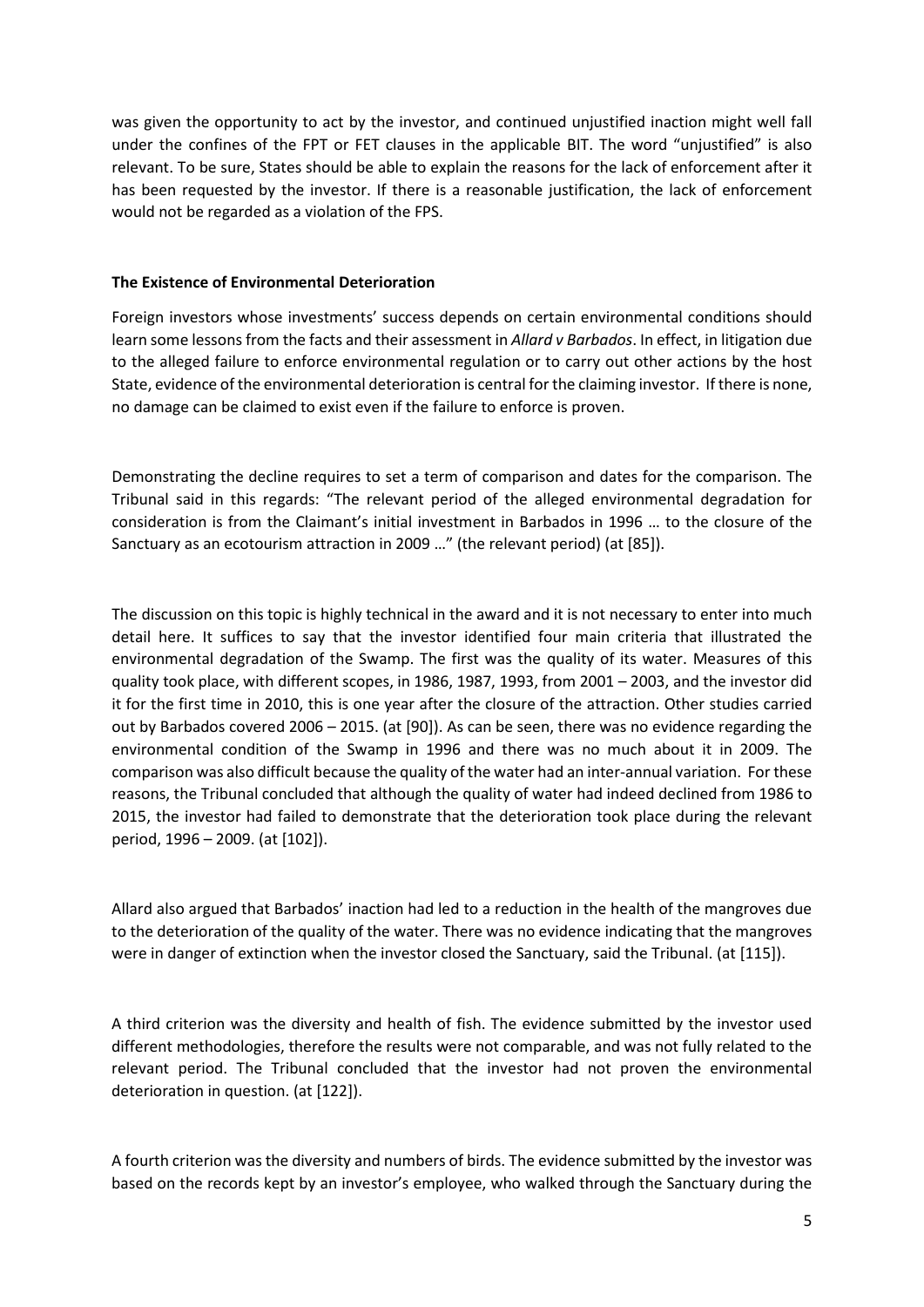years 2005 – 2009. The records covered only half of the year and at least once just three months. Comparison was then difficult and, in addition, the tribunal found his evidence unreliable. (at [129]- [130]).

The Tribunal determined that Allard had not even demonstrated the existence of an environmental degradation in the Swamp. (at [139]). It is worth mentioning that not every level of deterioration was sufficient. He had also to prove that the level was of such degree that it had led to his decision to close the Sanctuary. He fell short. (at [139]).

This conclusion would have been enough for the Tribunal to dismiss the claims: no degradation = no damage to the investor. However, the Tribunal proceeded with an evaluation of the role of Barbados' inactions regarding the operation of the Sluice Gate as a cause of the deterioration of the environment in the Swamp. The topic is worth an exploration here, because this discussion can take place in other investment disputes related to the environment.

Allard claimed, as was said, that the mismanagement of the Sluice Gate had contributed to the degradation of the Sanctuary. (at [152]). The Gate was the only overland way in which saline waters entered the waters of the Sanctuary. (at [155]). The fact that the gate was not operating, the investor argued, had prevented the sea waters from entering the Sanctuary and from producing a favourable effect on its waters. (at [152]). The Tribunal found that this was not actually the only way: subsurface water coming from the sea also played an important role in keeping the quality of the water in the Sanctuary. (at [158] – [161]). The conclusion then was that the mismanagement of the Sluice Gate could not be a cause of the reduction of the salinity of the water, even if the latter had been proven. (at [164]). The point to highlight is that the conditions of certain environmental phenomenon might have a variety of causes, some are due to human intervention in the form of States' actions or inactions, and others that are produced by nature. Investors should be aware of this complexity: lack of the proper State action does not mean that environmental degradation will necessarily ensue.

### **The Morals in** *Allard v Barbados*

There are morals for foreign investors in industries that depend on the preservation of a certain environmental *status quo*. Few fully prepare themselves years in advance for litigation against host States, and Allard is one example. However, something akin to "environmental due diligence" should be performed. Investors should identify the environmental factors that are relevant to the success of their investment and have a precise and scientific measurement of their conditions at the time the investment is made, and during the investment. They should also have a clear scientific information about the state of the environmental degradation based on the same methodologies at the time the investment is no longer viable. By doing this, foreign investors, first, can offer evidence of the existence and extent of an environmental degradation during the relevant period, to use the term use by the Tribunal. This evidence can be contested by the respondent State, since the same phenomena might be assessed differently based on the use of diverse scientific methods and data. But this is part and parcel of litigation involving scientific matters. Finally, investors unsatisfied with the level of enforcement of environmental laws should not remain passive and, instead, actively ask for the given enforcement by the host State.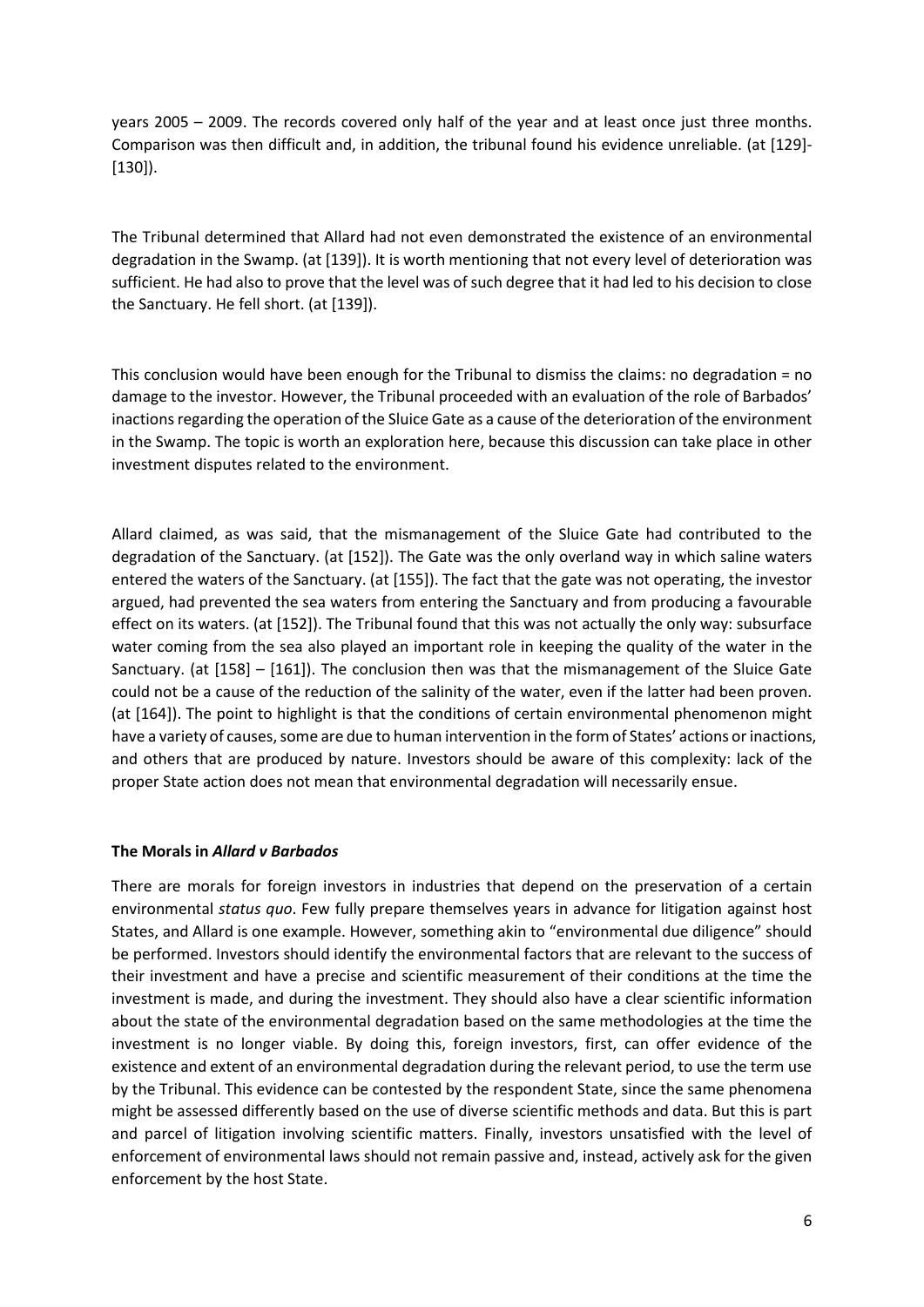There are also some morals for host States: lack of enforcement of environmental legislation adversely affecting foreign investors might not easily reach the level that brings about state responsibility under the FET. Absent a specific and unequivocal commitment to enforce the legislation, the threshold of the actions and statements from which such commitment can be inferred is high.

However, overconfidence in the approach taken in *Allard v Barbados* might not be entirely wise. Investment tribunals still can declare the existence of representations from a varied set of actions from different officials and different points in time, even though at no moment was there a clear and unequivocal representation to the investor. Canada learned this lesson in *Bilcon v Canada* in connection with an environmental project. (*Bilcon v Canada*, at [447] – [449]). It then makes a lot of sense for States to narrow this risk. Provisions such as 9.6.4 of the Comprehensive and Progressive Agreement for Trans-Pacific Partnership do just that. It sets forth in connection with the FET obligation: "For greater certainty, the mere fact that a Party takes or fails to take an action that may be inconsistent with an investor's expectations does not constitute a breach of this Article, even if there is loss or damage to the covered investment as a result."

Lack of enforcement as a violation of FPS clauses is slightly different: it depends, among other factors, on whether or not the investor has asked for the enforcement. If it does not, the lack of enforcement will not easily prompt State responsibility. It the investor has, on the contrary, asked for the enforcement, the situation is dissimilar and other facts will determine the existence of a potential violation of the FPS obligation. This obligation is complied with when a host State takes reasonable measures. Thus, if it has carried out some enforcement of its environmental regulation, not necessarily to the level required by the investor, the risk of violation diminishes. To be sure, the absence of any enforcement despite the investor's request will require a justification to prevent a violation of the FPS. Obviously, even this absence is not in itself dispositive: the investor will still need to prove that the omission is a cause of the environmental degradation that adversely affected the investment.

### **In A Nutshell**

The odds of investment litigation in which the lack of enforcement of environmental legislation by the host State is an important component are not in the foreign investors' favour. Those who have not carried out environmental due diligence at the time of the investment, during, and at the end face an uphill battle to prove the environmental degradation. But even if they have, the usual texts of FET and FPS obligations, if interpreted as in *Allard v Barbados*, do not augur much for claimant investors.

This is, obviously, not to suggest that such general approach creates incentives for the lack of enforcement of this regulation, or that States should not carry out such enforcement. The point is narrower: States do not face a high risk of compensating foreign investors in these circumstances. Exceptions may, though, exist.

**Addendum: The Issue of Costs**